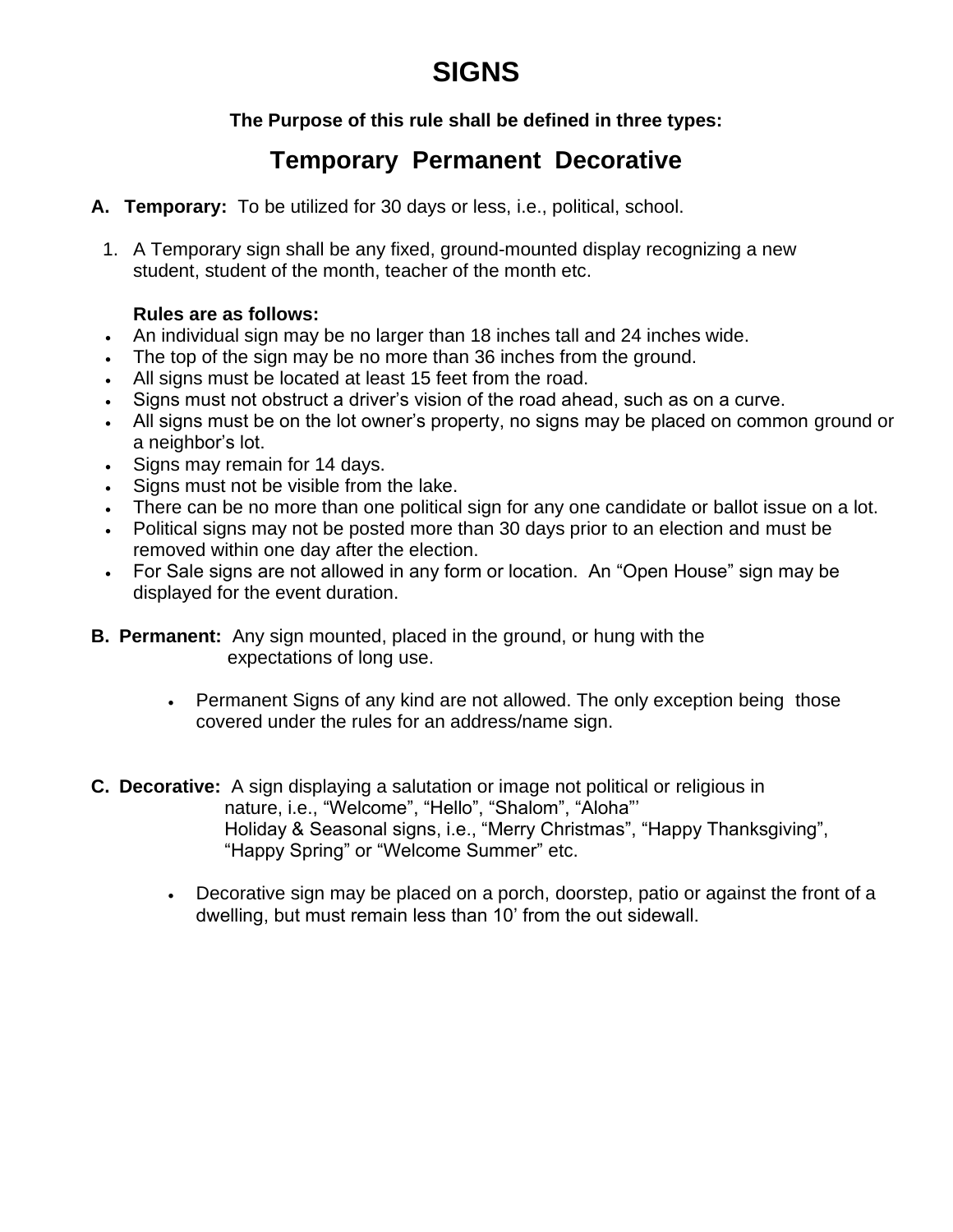# Red Lettering Indicates Old Rule **Black Bold Lettering Indicates Updated Rule**

Each Member may invite guests of the Member's choice at any time the Member chooses. All Association privileges will only be allowed when accompanied by a member or unmarried children of the household.

**Each Member may invite guests of the Member's choice at any time the Member chooses. All Association privileges will only be allowed when accompanied by a member or unmarried children of the household to include boating, fishing, ATV***NT***V, lakes, beach, pool, marina pavilion, and community center rentals. The only exception being playgrounds and court area.**

#### RENTING

Lake Forest Community Association strongly discourages the renting of any residences. Renters are not entitled to use any of the amenities of Lake Forest Community.

#### **RENTING**

**Lake Forest Community Association does not allow renting of any kind to include short-term, long-term, VRBO and Airbnb.**

LAKE RULES 1. Absolutely no throwing or dumping of bottles, cans, yard *w*aste or any trash in any lake.

**LAKE RULES 1. Absolutely no throwing or dumping of bottles, cans, yard waste or any trash in any lake to include leaves blown into any lake as a form of disposal. First offense will be a \$500 fine to the property owner increasing by \$500 for each offense. Contracted leaf blowing/removal must include removal without disposal into any lake. Burning of leaves is acceptable.**

BOATING AND SKIING RULES 1. All Members' boats must be initially registered, and then re-registered each year at the Association office. Boat stickers are required annually on the 1st of March, each year. One set of decals will be issued with each registration, Members must present both title and proof of liability insurance at time of registration. The registration fee is set by the Board of Directors. The decals should be permanently affixed on the port and starboard sides near the rear of the boat and in plain view. These decals are not transferable. The lot owner will display decals on any boat designated as that owner's boat.

#### **BOATING AND SKIING RULES 1. All Members' boats must be initially**

**registered, and then re-registered each year at the Association office, Boat stickers are required annually on the 1st of March, each year. One set of decals will be issued with each registration. Members must present both title and proof of liability insurance at time of registration. The registration fee is set by the Board of Directors. The decals**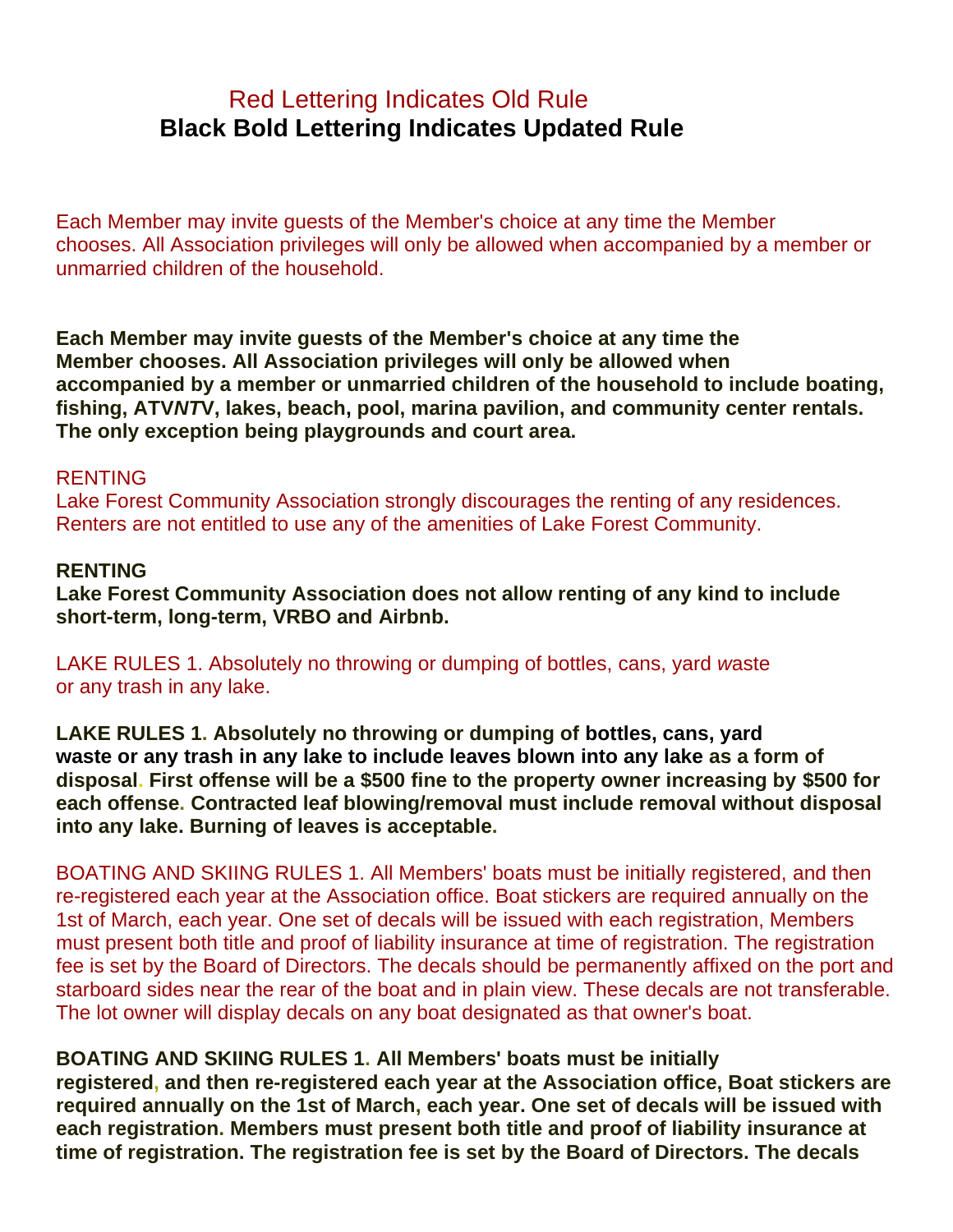**should be permanently affixed on the port and starboard sides near the rear of the boat and in plain view with the third displayed on the trailer. These decals are not transferable. The lot owner will display decals on any boat designated as that owner's boat. Any property owner who has previously owned and registered a boat and uses that boat or any new boat without registering that boat by March 31st WILL incur a \$100 fine for the first offense. Each subsequent offense will increase the fine by \$100 and potentially lose boating privileges.**

4. Boat privileges may be extended to family members but only while the Association Member is physically present on the premises of Lake Forest Estates.

**4. Boat privileges may be extended to family members but only while the Association Member is physically present in the boat.**

*7*. Only one boat per lot owner is to be operated simultaneously on any lake.

*7***. Only one boat per lot owner is to be operated simultaneously on any lake or parked anywhere except a boat slip. No parking on seawalls for more than the daylight hours of that day. Boats must be parked in either a private slip, at the marina or trailered out. No anchoring out in the lake overnight. Warning will be issued for the first offense with a \$100 fine for each subsequent offense.**

1. If you wish to reserve a boat slip for the season the reservation fee will be \$50 per year. Weekend cost will be \$10.

**1. If you wish to reserve a boat slip for the season the reservation fee will be \$300. No weekend rentals or subletting.**

2. Trailers of non-seasonal boat-slip renting Members using the boat slips may be parked in the marina area for no more than two successive nights. Season boat slip renters must park their trailers in the boat shed area and may not leave their trailers in the marina area for more than two successive nights. Trailers parked at the marina area or the put-in at the opposite side of Lake Ann for more than two successive nights, will be towed to the storage area near the boat sheds by the Association, and will be assessed a \$50 fine.

**2. Boat Trailers may not be parked at the marina or any boat ramp overnight. Warning will be issued for first offense and \$100 fine for subsequent offenses and potential loss of boating privileges.**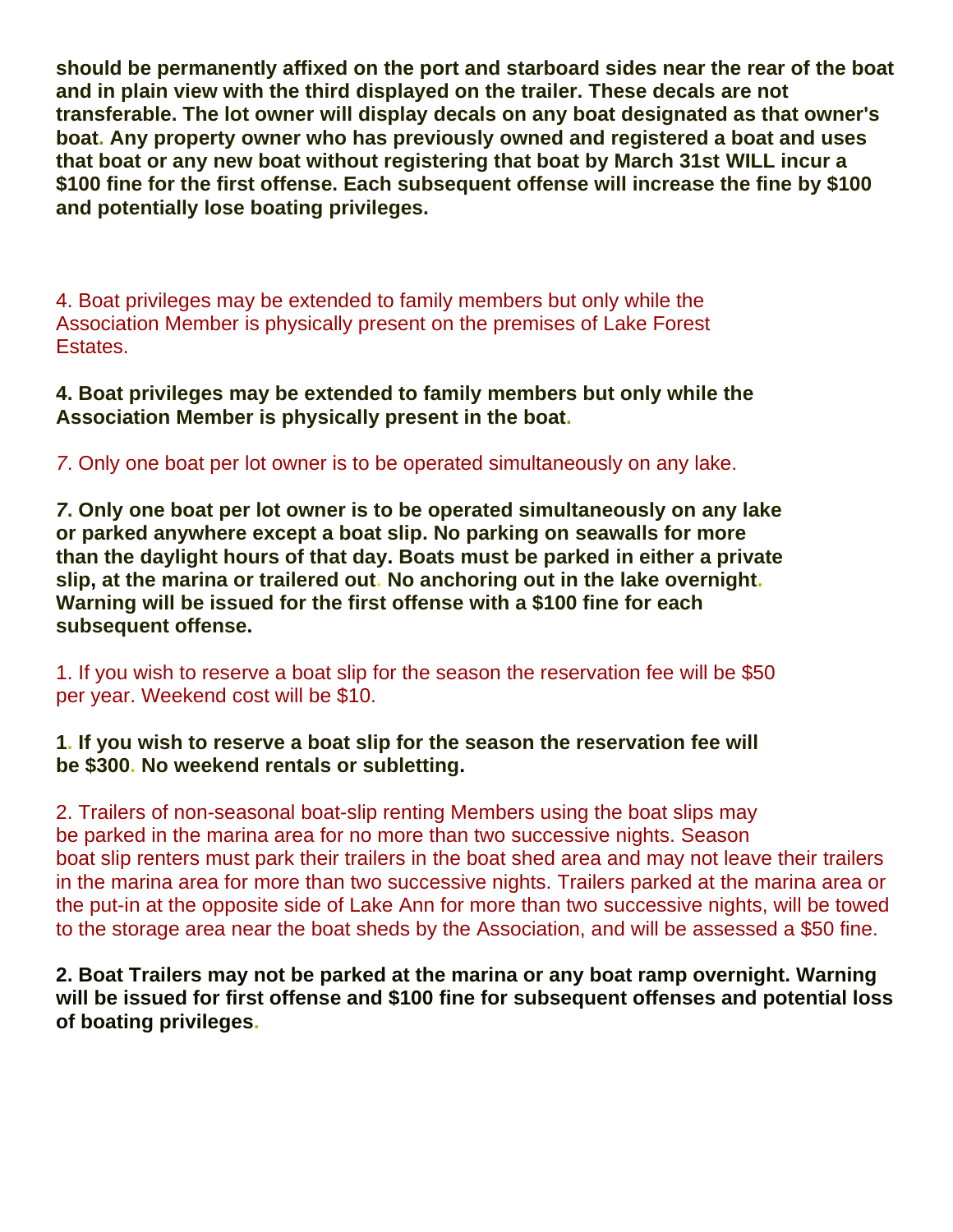## DOG AND CAT CONTROL RULES

Dogs and cats of any kind or size are permitted in Lake Forest Estates only if they are kept restrained on the dog or cat's owner's property, or on a leash when being walked. There is a limit of two household pets in any one residence. The Board of Directors will accept complaints about free-roaming dogs and cats on a case-by-case basis, and will take action to have constantly free-roaming dogs and cats removed from Lake Forest Estates. The Board of Directors will not be financially or legally responsible for destruction of private property by any property owner's dogs or cats or removal of the same. Each dog or cat owner will be liable to replace any*/*all objects destroyed or damaged by the owner's pet.

## **DOG AND CAT CONTROL RULES**

**Dogs and cats of any kind or size are permitted in Lake Forest Estates only if they are kept restrained on the dog or cat's owner's property, or on a leash when being walked. There is a limit of two household pets in any one residence. The Board of Directors will accept complaints about free-roaming dogs and cats on a case-bycase basis and will take action to have constantly free-roaming dogs and cats removed from Lake Forest Estates. The Board of Directors will not be financially or legally responsible for destruction of private property by any property owner's dogs or cats or removal of the same. Each dog or cat owner will be liable to replace any***/***all objects destroyed or damaged by the owner's pet. Nuisance and or aggressive animals will be addressed on a case-by-case basis.**

## 5. Complaint forms shall be available at either the LFE Office or at the Post

Office. If a member observes a violation, the complaint form may be completed and submitted to the LFE Office. For the first offense, a copy of the complaint and a written warning will be mailed to the lot owner. For the second offense, copy of the complaint and a second written warning will be mailed to the lot owner. For the third offense, a copy of the complaint will be mailed to the lot owner, the lot owner will be fined \$50, and the vehicle will be prohibited from being operated within the boundaries of LFE, until the fine is paid. Any further offenses of the vehicle within LFE will result in a \$250 fine and loss of all LFE privileges.

**5. Complaint forms shall be available at either the LFE Office or at the Post Office. If a member observes a violation, the complaint form may be completed and submitted to the LFE Office. For the first offense, a copy of the complaint and a written warning will be mailed to the lot owner. For the second and subsequent offenses, a \$100 fine will be assessed. Any further offenses of the vehicle within LFE can result in the loss of all LFE privileges. Non-residents will be fined as able or have access to LFE restricted.**

Fines will be assessed against a member or associate member and are payable immediately. After 30 days, fines will be doubled. After 60 days, a lien will be placed by the Board of Directors upon the property of the owner upon which the fined Member or fined associate member resides, and that lien recorded in the Ste. Genevieve County Courthouse at the County Recorder's office. Generally, a violation of a boating, fishing, skiing rule, or regulation is subject to a warning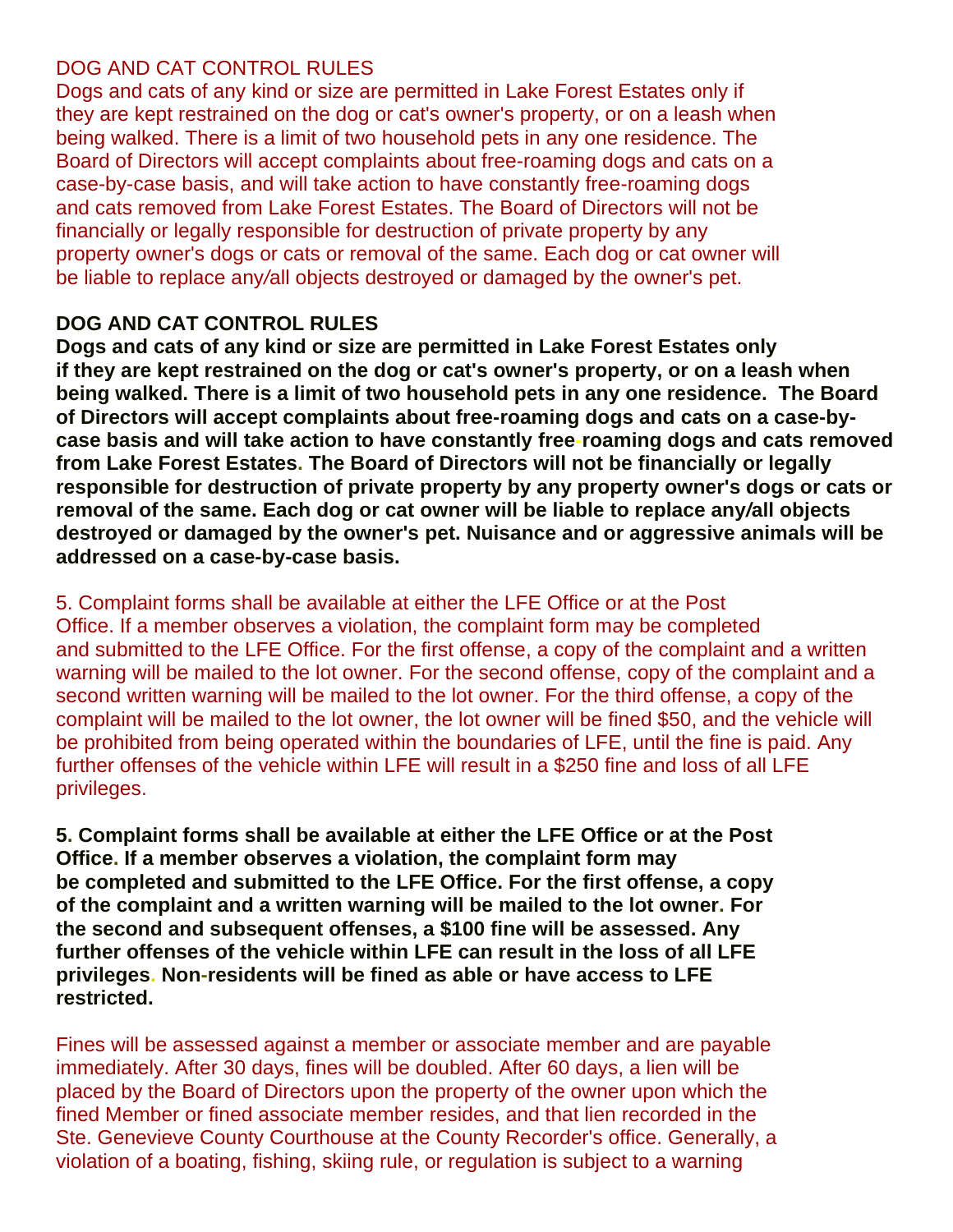with the first citation. A second violation would cause the removal of the offender and boat in question from the use of the lake for a period of up to 10 days. The third violation is up to 30 days, and fourth violation is up to 90 days commencing on the date of the most recent violation.

**Fines will be assessed against a member or associate member and are payable immediately. E***v***ery fine will begin at \$100 unless otherwise specified. After 15 days, fines will be doubled(\$200) for non-compliance unless the Board approves. After 30 days, fines will double again(\$400) for non-compliance. Generally, a violation of a boating, fishing, skiing rule, or regulation is subject to a warning with the first citation unless otherwise noted. Liens against property can be used when necessary and that lien recorded in the Ste. Genevieve County Courthouse at the County Recorder's office.**

The fine for failure to have the allowable size of boat or current boat and motor identification sticker on any boat on any lake in Lake Forest Estates after May 31 of each year is \$25. Boat must be removed immediately.

**The fine for failure to have the allowable size of boat or current boat and motor identification sticker and Lake Forest Estates stickers on any boat used on any lake in Lake Forest Estates after March 3st of each year is \$100. Boat must be removed immediately for violation.**

Any person in violation of the hunting and firearms rules and regulations are subject to a fine of up to \$100.

**Any person in violation of the hunting and firearms rules and regulations are subject to a fine of \$100.**

Generally, a person found littering will be given a warning for the first offense and subject to a fine of up to \$25 for each subsequent violation

**Generally, a person found littering will be given a warning for the first offense and subject to a fine of up to \$100 for each subsequent violation. Non-residents may have access to LFE restricted.**

FINE SCHEDULE: The procedure for fines will be a letter notifying the resident of the rule violation. If the matter is not corrected within the specified time in the letter, a \$100 fine will be levied and sent to the resident. Failure to correct the violation and pay the \$100 fine will result in loss of all Lake Forest privileges.

**FINE SCHEDULE: The procedure for fines will be a letter notifying the resident of the rule violation. If the corrected within the specified time in the letter, a \$100 fine will be levied and sent to the resident. Failure to correct the violation and pay the \$100 fine may result in increasing fines and result in loss of all Lake Forest privileges.**